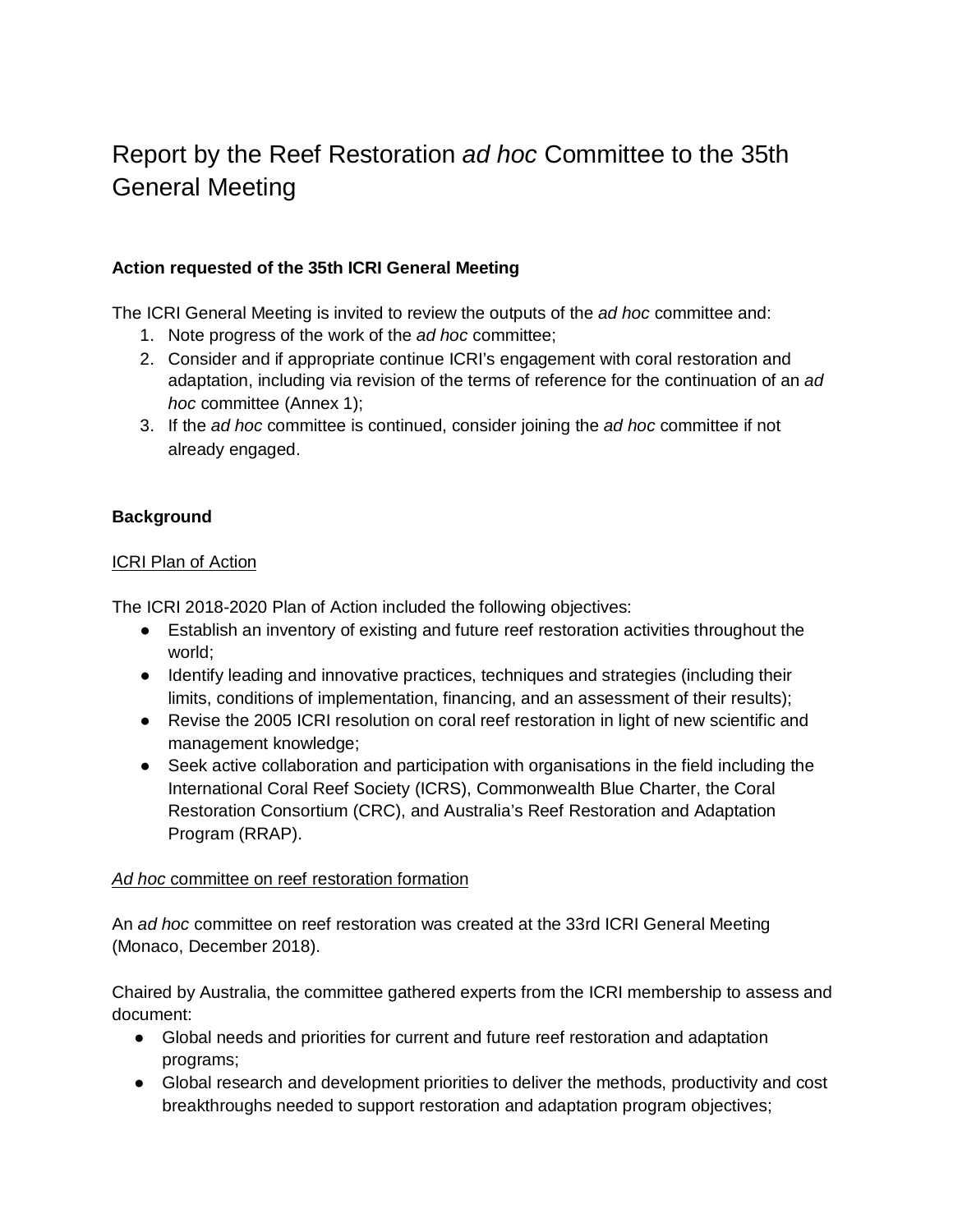● Priority drivers and areas for reef investment.

Additionally, the committee gathered expert views to:

- Identify mechanism(s) to improve joint planning and delivery of reef restoration and adaptation research and development;
- Identify (at a high level) opportunities to partner on reef restoration and adaptation research and development activities.

Further, in 2019, the committee was tasked with the following aims:

- To establish an inventory of existing and future reef restoration activities throughout the world;
- To identify leading and innovative practices, techniques and strategies.

# UNEP Resolution

The United Nations Environment Assembly (UNEA) resolution 4/13 on "Sustainable coral reefs management" was adopted by all member states during the fourth UNEA in Nairobi in March 2019. Following this resolution, UNEP supported the development of a compilation of best practices for coral reef restoration in collaboration with ICRI.

## *Ad hoc* committee on reef restoration extension

At the ICRI General Meeting in Townsville, December 2019 a resolution was passed to extend the *ad hoc* committee for another year and update the terms of reference as follows.

- To continue to assess and document global needs and priorities for current and future reef restoration and adaptation programs;
- To continue to assess and document global research and development priorities;
- To provide a coordinating mechanism for international collaboration on coral reef restoration research and development;
- To advocate for the use of best practice restoration techniques and highlight examples of relevant policy and legislation as part of a broader strategy that involves traditional management and reducing carbon emissions in order to maintain coral reef function, structure and resilience;
- To facilitate the transfer of new knowledge of restoration techniques to managers and restoration practitioners; and
- To update the global database on coral restoration methods and integrate it with the ICRI website, if resources are available.
- The *ad hoc* committee will last not more than one year, with the final report to be presented at the 35th ICRI General Meeting.

#### **The composition and functioning of the** *ad hoc* **committee**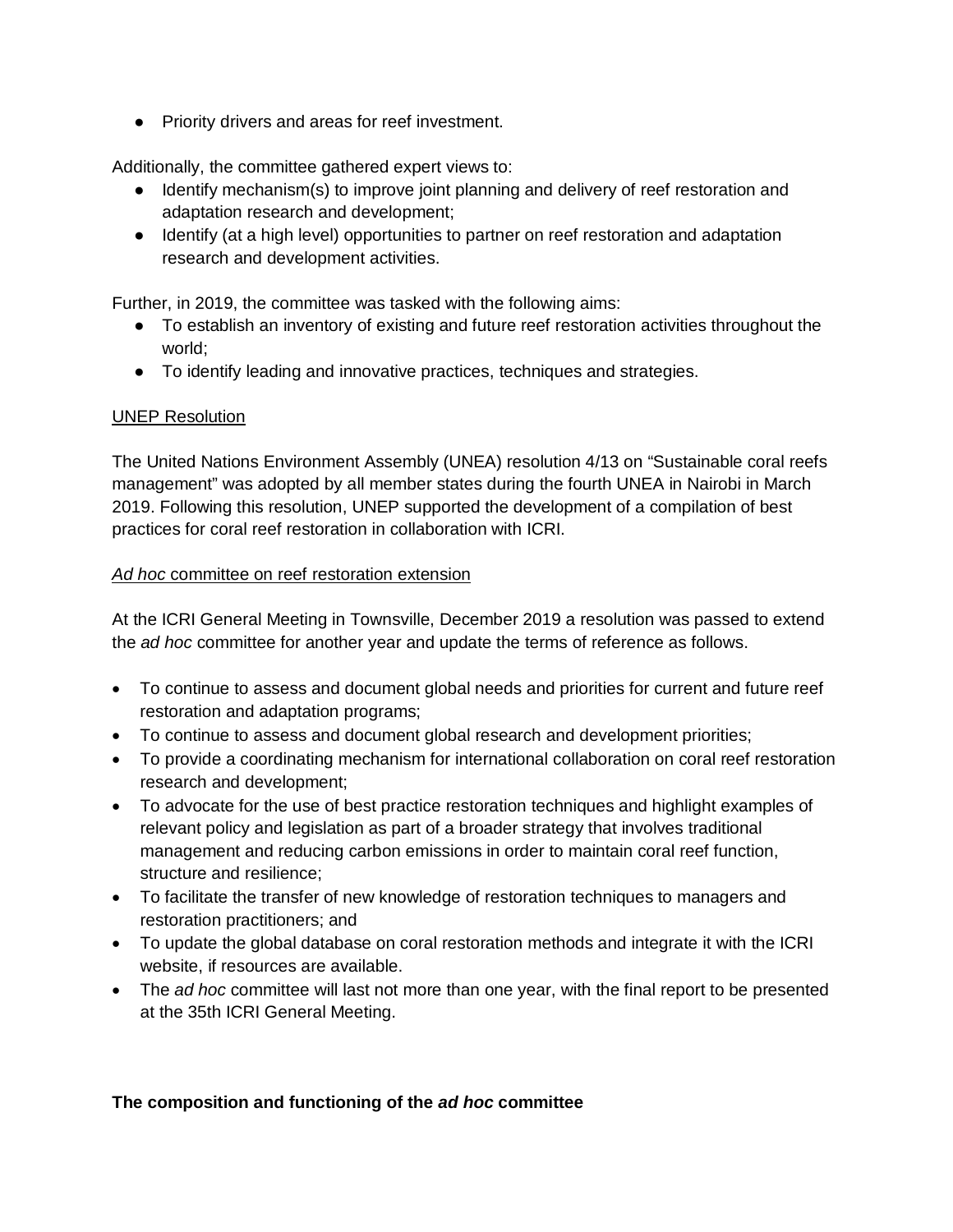The *ad hoc* committee has been chaired by Australia. The membership includes: Australia, Belize, Blue Charter, France, Great Barrier Reef Foundation (GBRF), Indonesia, ICRI Secretariat, International Coral Reef Society, Reef-World, Japan, Monaco / CSM, SPREP, The Nature Conservancy, UNEP-WCMC, USA/ NOAA, UN Environment. A coordinator (Ian McLeod) was recruited in April 2019, thanks to the financial support of Australia. Mars Incorporated joined the *ad hoc* committee in January 2021. A web page with information on the work of the *ad hoc* committee and providing links to its outputs and other relevant material was set up on the ICRI Forum in late 2019: [https://www.icriforum.org/reef-restoration-ad-hoc](https://www.icriforum.org/reef-restoration-ad-hoc-committee/)[committee.](https://www.icriforum.org/reef-restoration-ad-hoc-committee/)

The *ad hoc* committee has for the most part worked virtually. A virtual collaborative working space (a shared folder in Google Drive) was provided by Australia to help facilitate online engagement. Virtual online meetings with the full *ad hoc* committee were held most months between April 2019 and December 2020. To cope with the range of time zones each meeting was held twice, with the same agenda to maximise opportunities to contribute. These were well attended with around 10 member representatives joining each month across the two meetings. The combined notes from each of the meetings were made available via the Google Drive folder. One face-to-face meeting was held at the ICRI General Meeting in Townsville, December 2019. There have also been numerous side meetings with committee members to work on specific projects and outputs. There has been a good level of engagement of *ad hoc* members and all members were supportive of the continuation of the *ad hoc* committee into 2021.

#### **Progress and outputs**

#### Establish an inventory of existing and future reef restoration activities throughout the world

A coral restoration database with 364 individual projects was built and published online along with a supporting journal article 'Coral restoration - a systematic review of current methods, successes, failures and future directions' (Boström-Einarsson et al. 2020). This article was nominated by reviewers to F1000 as an outstanding contribution to research and had been cited 34 times by 1<sup>st</sup> February 2021. This was produced by the *ad hoc* committee in partnership with Australia's Reef Restoration and Adaptation Program and the Australian Government's Nation Environmental Science Program (NESP). The article and database were supported with an interactive visualisation built using the software program Tableau. This database and supporting interactive visualisation was updated by the ICRI *ad hoc* committee in October 2020, bringing the total number of case studies to 407. This was added to the [ICRI website's Restoration Hub](https://www.icriforum.org/restoration/) in January 2021.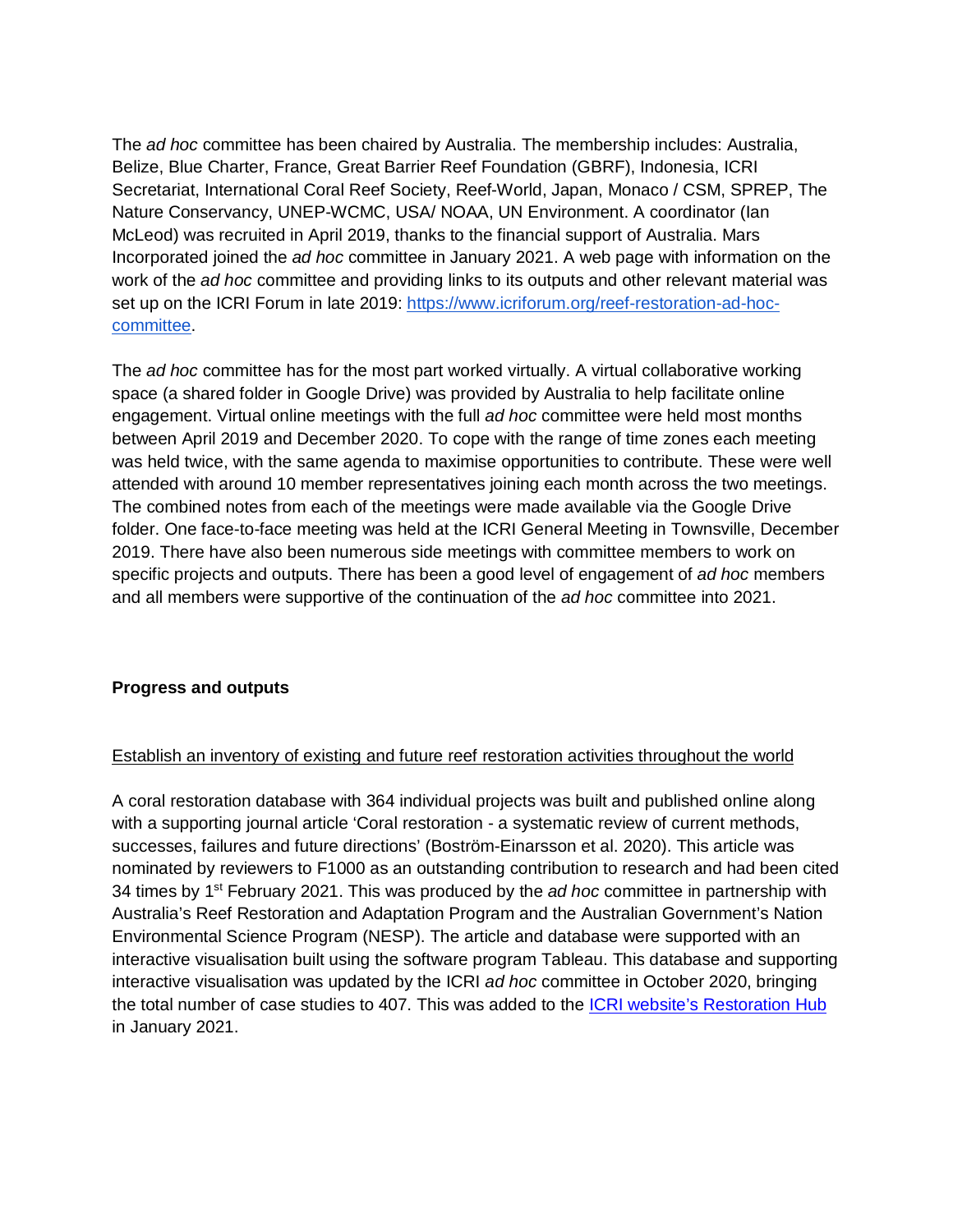Identify leading and innovative practices, techniques and strategies (including their limits, conditions of implementation, financing, and an assessment of their results)

In 2019, the *ad hoc* committee surveyed ICRI members about their views and needs for coral restoration through an online survey, expert elicitation through meetings, and a desktop review. The findings from this survey and a literature review were brought together in the *ad hoc* committee's major report for 2019 ['Mapping current and future priorities for coral restoration and](https://www.icriforum.org/reef-restoration-ad-hoc-committee/)  [adaptation programs'](https://www.icriforum.org/reef-restoration-ad-hoc-committee/) (McLeod et al. 2019). This report described the current coral restoration landscape, and identified gaps in knowledge between management practices, policy and future plans.

The *ad hoc* committee partnered with UNEP to produce the major report 'Coral Reef Restoration as a strategy to improve ecosystem services - A guide to coral restoration methods' (Hein et al. 2020). This report presents an overview of current methods, and the best-available knowledge in the field of coral reef restoration. A set of recommendations are also provided to assist key actors such as managers, practitioners, policy makers, and funding agencies to make informed decisions when applying coral reef restoration more broadly as an integrated reef management strategy. This was supplemented with a [Policy Brief, an animated video,](https://www.unenvironment.org/resources/report/coral-reef-restoration-guide-coral-restoration-method) a scientific publication (Hein et al. in revision), and a [webinar](https://www.youtube.com/watch?v=T4AlD3OrCr8) in January 2021.

The *ad hoc* committee facilitated the translation into English of restoration guides in French 'Guide to ecological engineering: the restoration of coral reefs and associated ecosystems' (Léocadie et al. 2020) and Japanese 'A guidebook for coral propagation through asexual reproduction' (Japanese Fisheries Agency. 2019) to share knowledge.

A ['Restoration Hub'](https://www.icriforum.org/restoration/) designed to be a focal point for all information, whether that is the latest guidelines, new and existing initiatives, recent news and events related to the restoration of coral reefs and their related ecosystems (mangroves and seagrass) was added to the ICRI website in November 2020, with advice and contributions from the ad hoc committee

# Revise the 2005 ICRI resolution on coral reef restoration in light of new scientific and management knowledge

A resolution [to update the 2005 ICRI resolution](https://www.icriforum.org/wp-content/uploads/2020/05/ICRIGM34-Resolution-artificial-coral-reef-restoration-rehabilitation.pdf) on artificial coral reef restoration and rehabilitation was drafted by the *ad hoc* committee and adopted in December 2019, at the 34th ICRI General Meeting.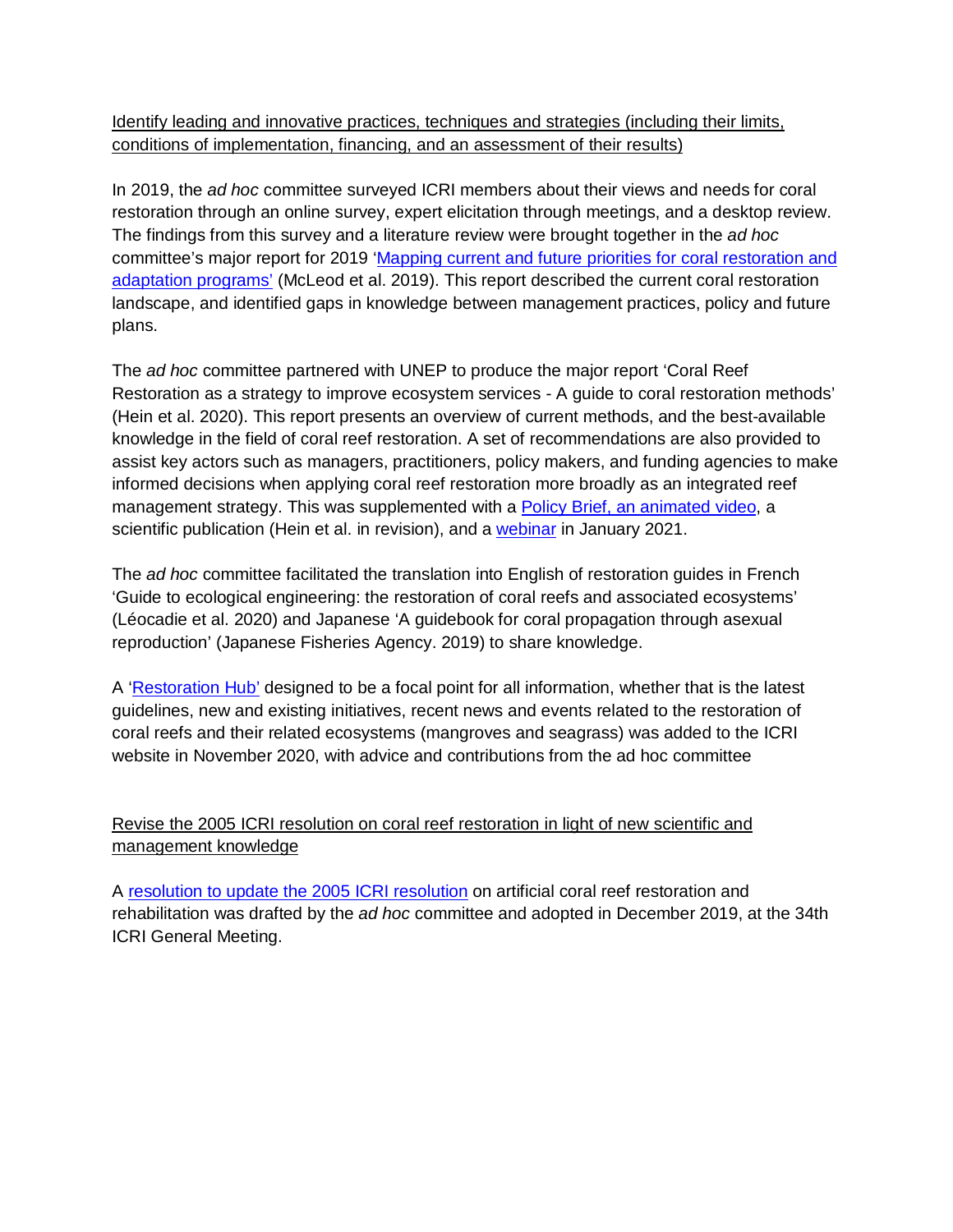Seek active collaboration and participation with organisations in the field including the International Coral Reef Society (ICRS), Commonwealth Blue Charter, the Coral Restoration Consortium (CRC), and Australia's Reef Restoration and Adaptation Program.

The *ad hoc* committee has been an important avenue for collaboration and knowledge sharing. The International Coral Reef Society, Commonwealth Blue Charter and the Reef Restoration and Adaptation Program have active representatives on the committee. The Coral Restoration Consortium (CRC) have applied to join ICRI and the *ad hoc* committee co-chair Ian McLeod is part of the CRC Executive Team providing a strong link between the initiatives. The *ad hoc* committee has provided advice and feedback for many relevant initiatives such as 'A manager's guide for coral reef restoration planning and design', the X-Prize 'Saving Coral Reefs' challenge, the Coral Restoration Consortium's coral restoration glossary, and SPREP's 'Pacific Coral Reef Action Plan 2020-2030'.The *ad hoc* committee members have contributed to many restoration and adaptation focused journal articles and reports including providing a case study on restoration for the upcoming Global Coral Reef Monitoring Network report.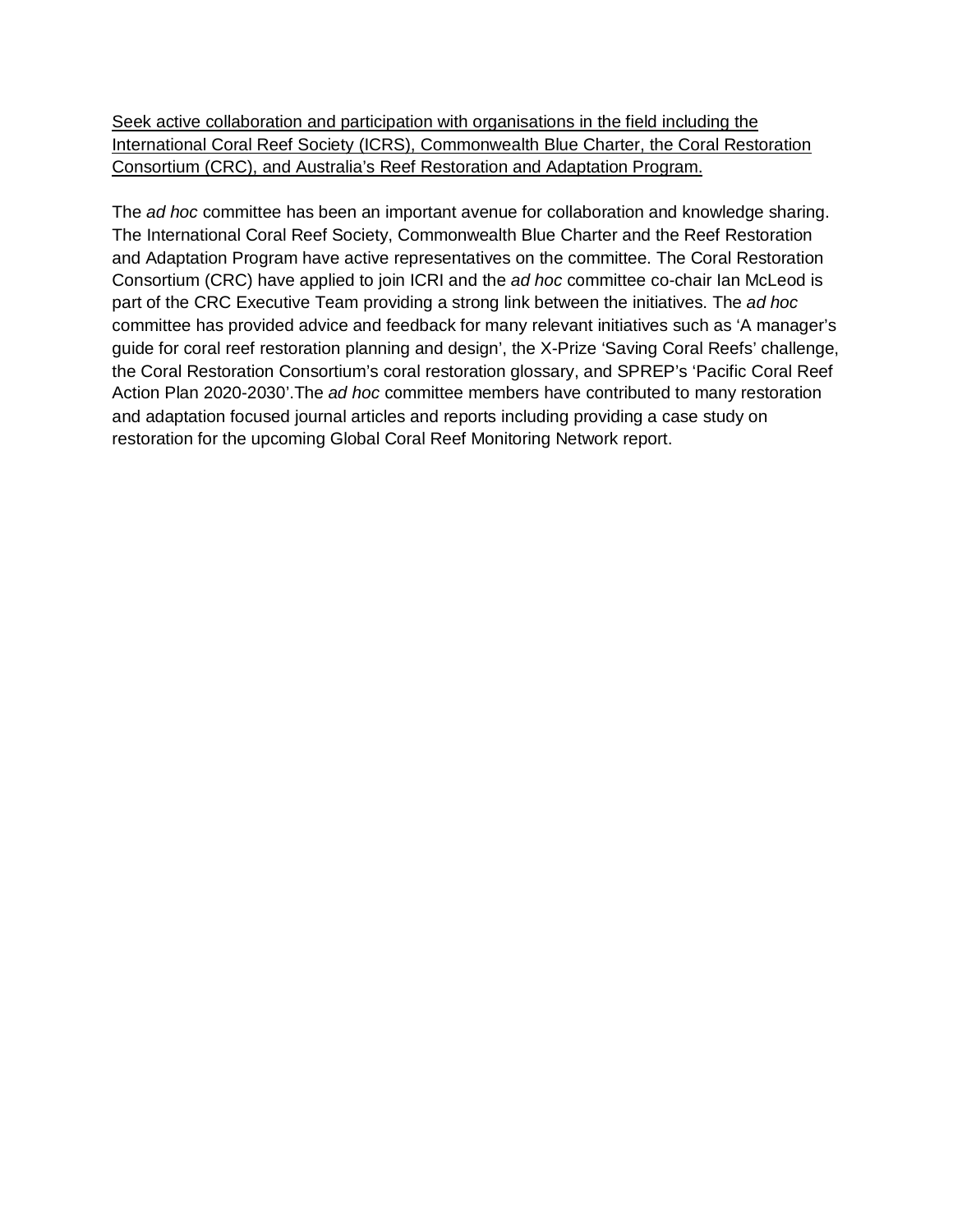#### **Major outputs from the** *ad hoc* **committee**



ORAL REEF **UN**® **TRATEGY TO IMPROVE**<br>YSTEM SERVICES ICRI A guide to coral restoration methods 'The coral reef restoration as a strategy to improve ecosystem services: A guide to coral restoration methods' (Hein et al. 2020) was the first official report for the UN Decade of Ecosystem Restoration. It presents an overview of the bestavailable knowledge in the field and provides realistic recommendations for the use of restoration as a management strategy for coral reefs to assist managers, practitioners, policy makers, and funding agencies to make informed decisions. Whilst not designed to reduce climate impacts, coral reef restoration can be a useful tool to support resilience, especially at local scales where coral recruitment is limited, and disturbances can be mitigated. Ongoing investment in coral reef restoration research and development globally will improve the scale and cost-efficiency of the methods currently applied.



'Mapping current and future priorities for coral restoration and adaptation programs' (McLeod et al. 2019) was the main report from the *ad hoc* committee in 2019. An online survey was distributed to ICRI members and supplemented with expert knowledge. Most ICRI countries were using coral restoration as a tool to manage their reefs. The most commonly used techniques were coral gardening and direct transplantation, followed by artificial structures. The most common objectives were engaging local communities and supporting tourism and fisheries production. ICRI members also highlighted the importance of research into coral adaptation or climate protection. Almost all ICRI country-members stated that new policy relevant to restoration was needed.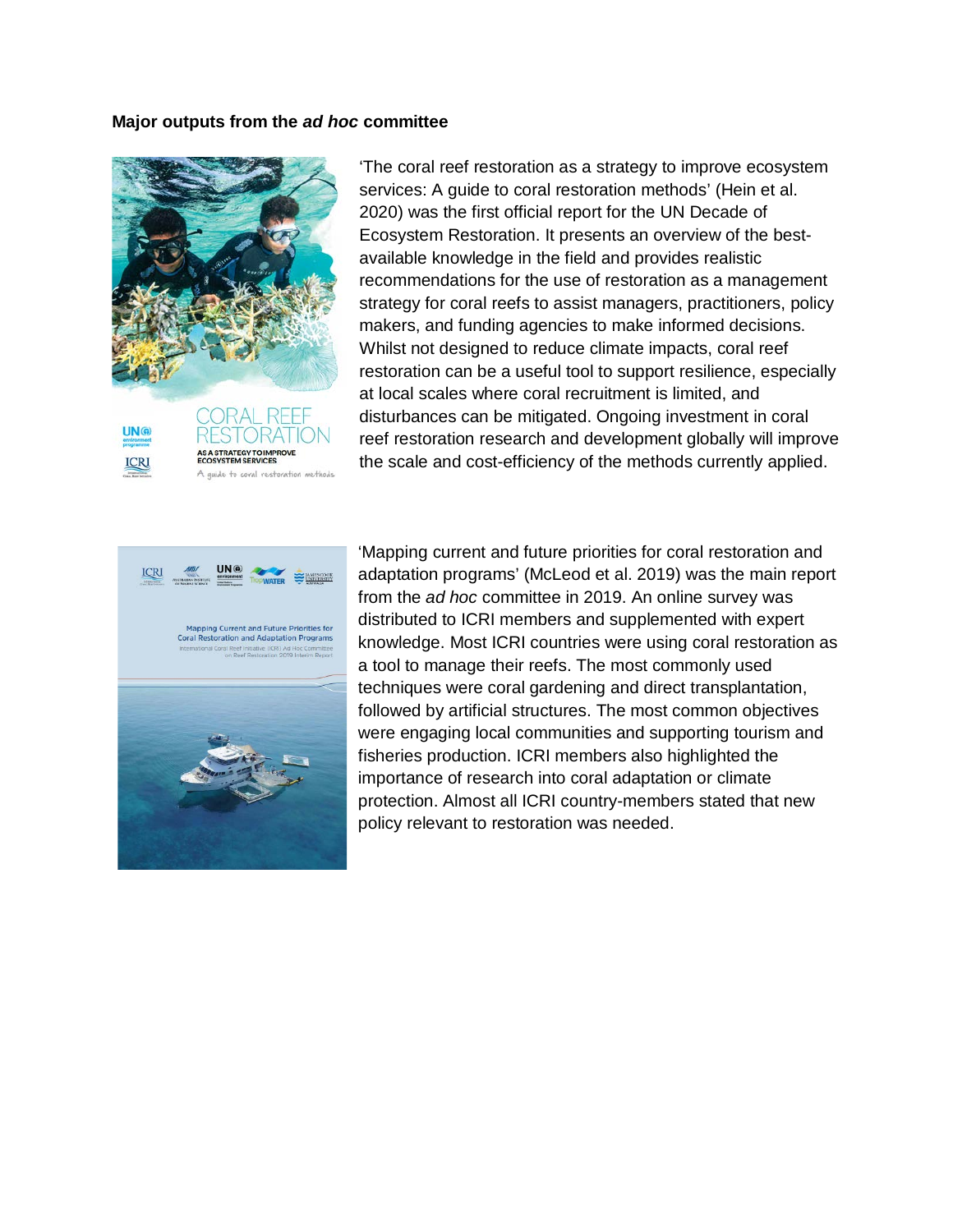# **Further links and updates from** *ad hoc* **committee members in 2020**

# ICRI Secretariat

- Launched the [Restoration Hub](https://www.icriforum.org/restoration/) designed to be a center point for all information, whether that is the latest guidelines, new and existing initiatives, recent news and events related to the restoration of coral reefs and their related ecosystems (mangroves and seagrass);
- Produced a special [newsletter focused on coral restoration](https://us17.campaign-archive.com/?u=c6fd4c848938a68c967e5d257&id=7ab3e0bb96) in November 2020;
- Became a Supporting Partner of the [UN Decade on Ecosystem Restoration](https://www.decadeonrestoration.org/types-ecosystem-restoration/oceans-and-coasts) 2021-2030.

## France

- MERCI-Cor method training (French Ministry of Environment);
- Produced an overview of [Coral Reef Restoration using Eco-design and Nature Based](https://www.icriforum.org/wp-content/uploads/2019/12/OVERVIEW%20of%20eco-mooring-light_0.pdf)  [Solution approaches,](https://www.icriforum.org/wp-content/uploads/2019/12/OVERVIEW%20of%20eco-mooring-light_0.pdf) by Sylvain Pioch and Aurore Léocadie;
- Produced a practical review about coral reef restoration projects and ecosystems associated (mangroves and seagrasses), "Guide to Ecological Engineering: The restoration [of coral reefs and associated ecosystems"](https://www.icriforum.org/guide-to-ecological-engineering-the-restoration-of-coral-reefs-and-associated-ecosystems/), published by IFRECOR, by Aurore Léocadie, Sylvain Pioch and Mathieu Pinault.

## USA

- NOAA Action Plan on Coral Interventions launched in November 2020;
- [A Manager's Guide to Coral Reef Restoration Planning and Design](https://www.coris.noaa.gov/activities/restoration_guide/welcome.html) (Shaver et al. 2020) published and four US Jurisdictions (Guam, Hawaii, Northern Mariana Islands and American Samoa) are actively being guided through the guide for their local restoration planning.

#### UNEP

● Launch of the [UN Decades of Ecosystem Restoration](https://www.decadeonrestoration.org/types-ecosystem-restoration/oceans-and-coasts) and [Ocean Science.](https://www.oceandecade.org/)

#### Australia

- RRAP AUD [160 million R&D Phase launched;](https://gbrrestoration.org/)
- [Policy of Great Barrier Reef Intervention created.](https://www.icriforum.org/guiding-new-and-innovative-ways-to-boost-great-barrier-reef-health/)

#### Great Barrier Reef Foundation

- Launched the [Cairns/ Port Douglas Reef Hub](https://www.barrierreef.org/what-we-do/reef-trust-partnership/community-reef-protection/cairns-port-douglas-reef-restoration-hub-and-local-scale-reef-restoration-projects) to support local coral rehabilitation and stewardship initiatives, including a project funding round;
- Launched the [Reef Island Initiative in the Whitsundays,](https://www.barrierreef.org/what-we-do/projects/reef-islands#the-whitsundays) piloting new approaches to ridge-to-reef restoration and reef industry sustainability.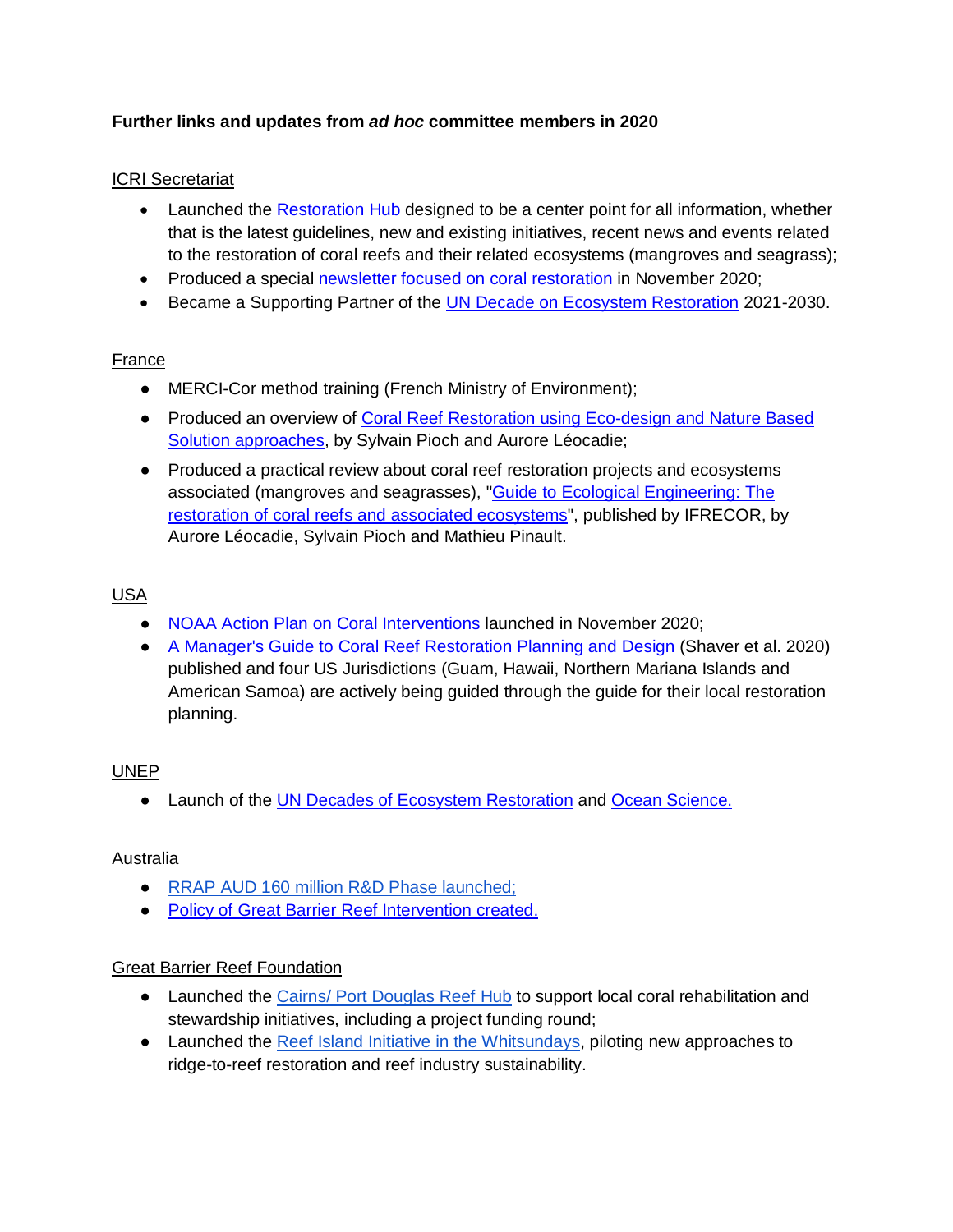#### Belize

- Under the Resilient Reefs Initiative, where the Belize Barrier Reef Reserve System is one of the five beneficiary World Heritage sites under the project, Belize has recently signed the contract and is currently undergoing the interview process for the hiring of the Chief Resilience Officer to assist the Government in developing a multi-year resilience strategy;
- Under the Mesoamerican Reef Rescue Initiative, Belize has recently established the Post Storm Coral Response Plan Committee for two pilot areas in order to develop a response plan for corals after a storm. This initiative will address the formulation of an emergency fund, an insurance scheme for the reef and the formulation and training of brigades to carry out the response plan;
- The Government of Belize continues to work with its partner, [Fragments of Hope,](http://fragmentsofhope.org/) in the restoration of coral along the coast for the past decade. As of December 2020, there are 23 in-situ coral nurseries and over 274,374 corals that have been outplanted throughout the waters. Fragments of Hope have also begun using photomosaics to document coral cover changes on  $100-200$  m<sup>2</sup> plots;
- In the process of increasing the replenishment zones (no take zones) to 10% of the territorial waters of Belize, in 2020, the Government of Belize had expanded the boundaries of the Sapodilla Cayes Marine Reserve making it the second largest MPA in Belize. The expansion was to protect an important reef ecosystem known as the Corona Reef/Cayman Crown which exhibits up to 60% live coral cover. One of the newly designated conservation zones of the MPA represents approximately 6% of the EEZ.

#### Indonesia

# *Coral Rehabilitation and Economic Stimulation during Pandemic Covid 19*

The Indonesia Coral Reef Garden (ICRG) project is one of the labor-intensive programs under the National Economic Recovery Program, initiated by the Indonesian government to support the tourism sector that has been paralyzed due to the Covid-19 pandemic. Through this program, restoration of coral reef ecosystems was carried out by the Ministry of Marine Affairs and Fisheries (MMAF) in five locations in Bali (Nusa Dua, Serangan, Sanur, Pandawa Beach and Buleleng).

The main objective of the ICRG was to stimulate economic recovery activities that lead to environmental improvement, with a focus on coral reefs. The ICRG program involves approximately 11,000 workers so that this program will leverage the economic conditions of coastal communities and business actors during the Covid-19 pandemic and simultaneously restore the environment of coral reef ecosystems in Bali.

The coral reef rehabilitation method used is the placement of artificial reefs made of iron and cement and transplanting corals onto these artificial structures (Figure 1). A total of 95,000 units of artificial structures were deployed at the five ICRG locations. With the aim of creating underwater tourist locations, these concrete structures are made in the form of sculptures, animals, and other forms that create the beauty of the underwater scenery.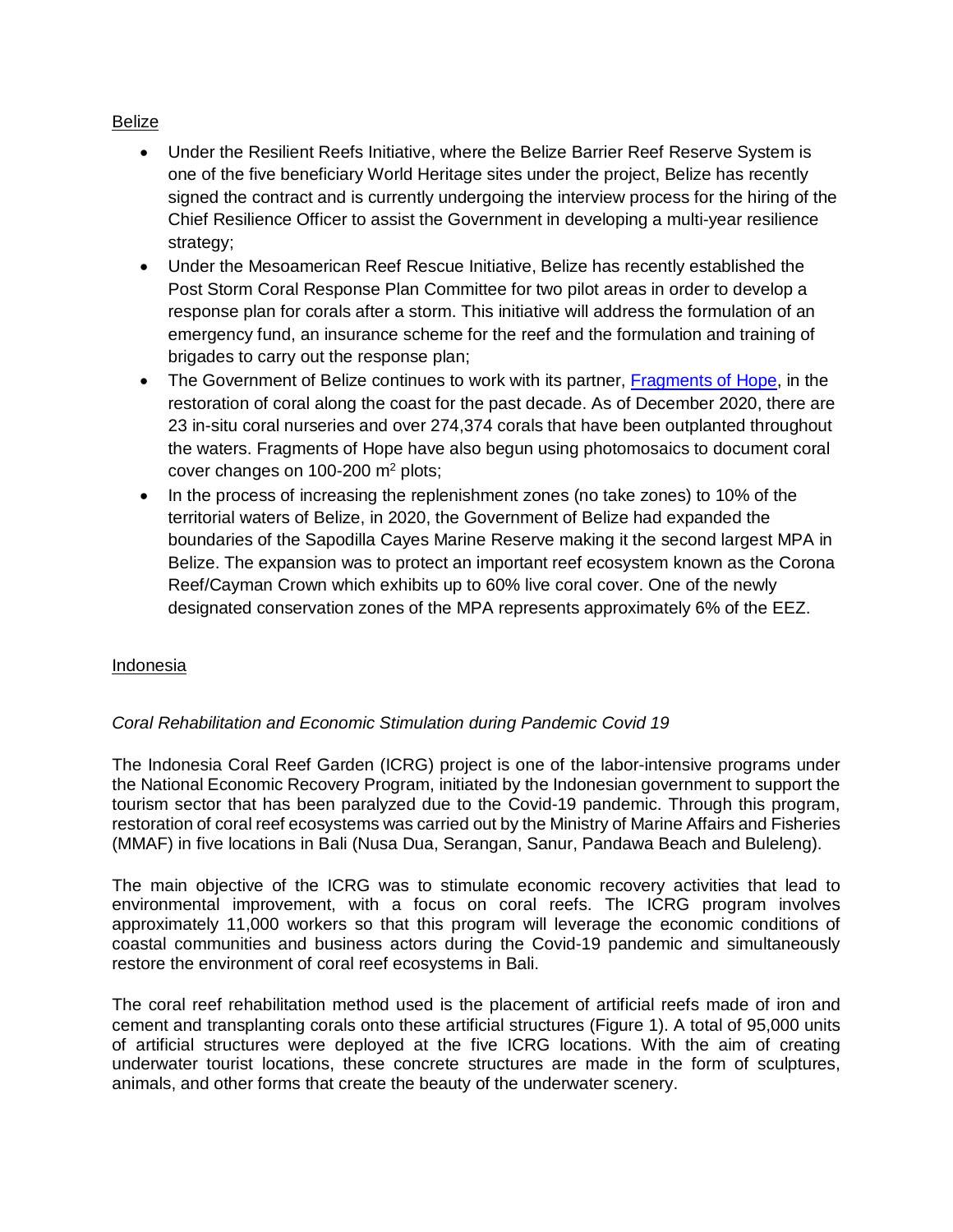Thousands and various types of coral structures were drowned, including the eagle-shaped structure. This structure forms clusters which are expected to provide artificial habitat and enrich the underwater ecosystem and be able to become a tourist attraction in the future. For example, in Buleleng Regency there are 13,486 units of artificial coral structures consisting of hexagonal, fish dome, crocodile form, and statues. The artificial reef structure is placed in six sites, with a total area covering 7.4 hectares.

In the implementation of the ICRG, hundreds of Balinese people were trained in the process of building coral gardens. The training which was held in parallel in five locations, involved approximately 125 participants in each location. Komang Suarsa, one of the participants of the coral garden development training, expressed his enthusiasm in participating in this activity.

*"With this program, I want to help restore the coral in my place, and it can become a tourist attraction that will revive the economy of residents affected by Covid-19,"* said Komang.

Maintenance is carried out after rehabilitation by replacing dead corals and cleaning up rubbish. Community groups care for these coral gardens by cleaning up the trash stuck in the hexagonal structures.

The MMAF and Indonesia Central Bank (BI) carried out the ICRG replication in Gili Meno, North Lombok, West Nusa Tenggara (NTB). This replication is a collaboration between MMAF, BI and the local community in particular the Dive Community. The coral gardens developed in North Lombok supported by the Bank Indonesia Social Program (PSBI) through its Branch office at NTB.

PSBI has built a coral garden with the structure of one unit of Garuda, eight units of fish dome, and 100 units of hexagonal / spider web. In addition, four units of mooring buoys with 20 weights were also installed to mark the location of the coral gardens. To support community empowerment in managing coral gardens, MMAF provided community with diving gear and underwater camera to assist the community surveillance group.

The replication of ICRG Bali shows that ICRG carries a positive message for the preservation of coral ecosystems, new marine tourism attractions and an impact on increasing people's income during a pandemic. Since the start of the ICRG program in October 2020, this activity has been covered by more than 200 reports in the media.

The implementation of the ICRG provides lessons, including: 1) ecosystem rehabilitation can synergize with economic recovery, 2) synergy with economic recovery increases the sense of community ownership and participation, 3) massive coral rehabilitation also has a positive impact on community education and awareness, and 4) local community role is critical in the maintenance and post project utilization.

Short term economic stimulus has been achieved with the completion of the project, but critical long-term works are more challenging to monitor the coral growth, maintain the structure from wave and current damage, and evaluate positive impacts to coastal ecosystem and local community.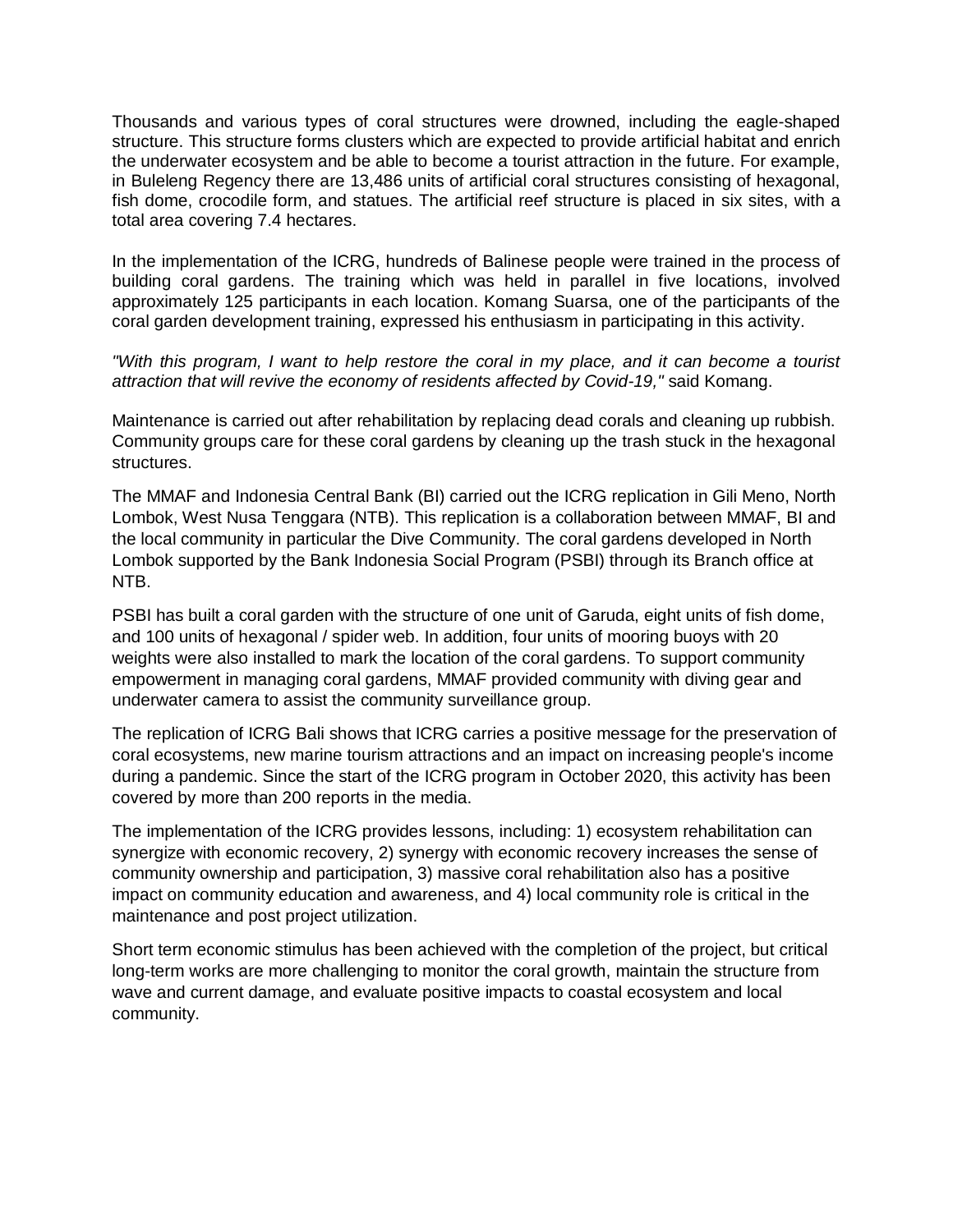

*Figure 1: Indonesia Coral Reef Garden (ICRG) project images.*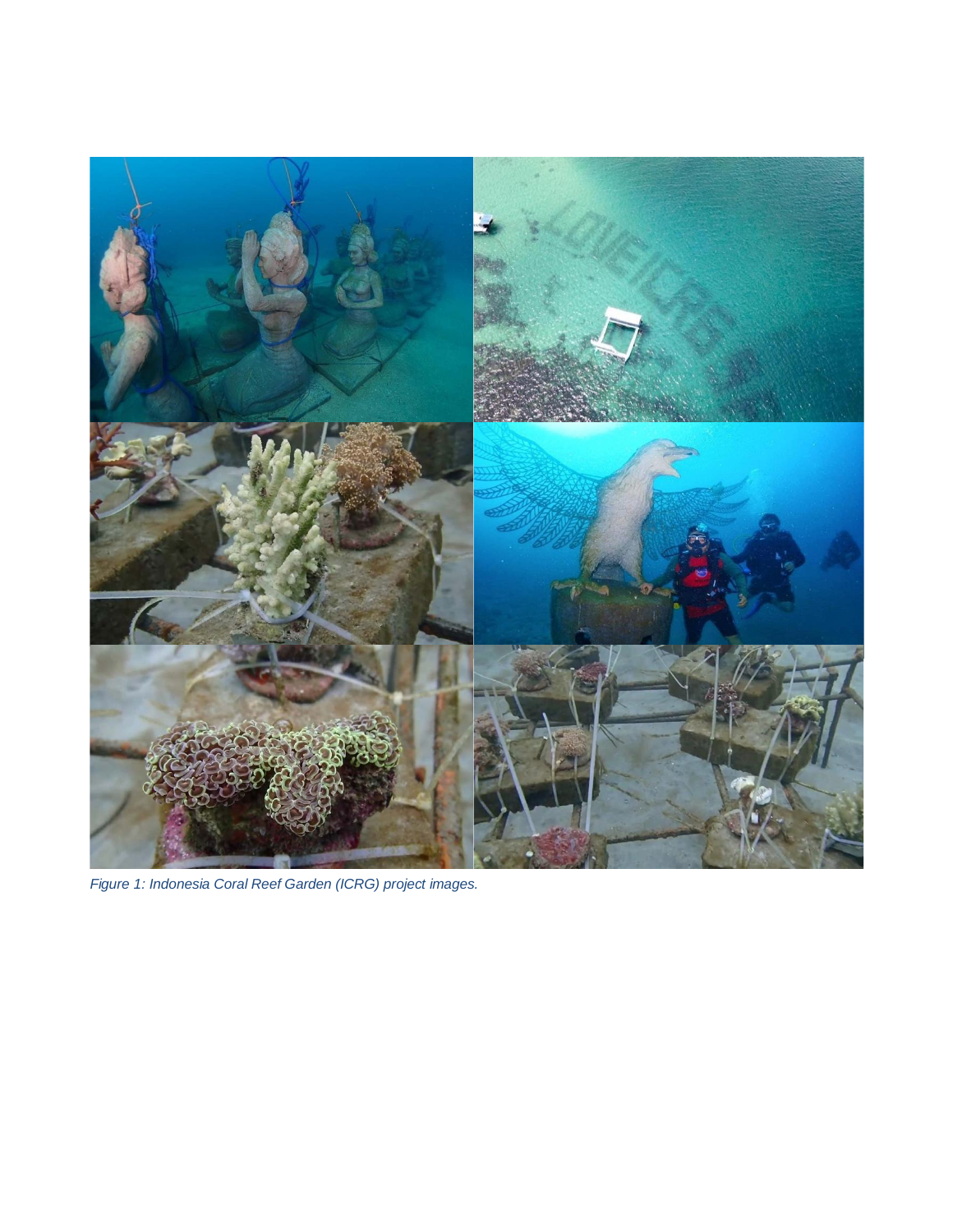**Annex 1: Proposed revision of the terms of reference for the continuation of an ad hoc committee**

**Initiative Internationale pour les Récifs Coralliens International Coral Reef Initiative** 

*www.icriforum.org* 

# **Proposed resolution to extend the ICRI Ad Hoc Committee on coral reef restoration and adaptation research and development**

In response to the recent disturbances affecting coral reefs, particularly thermal-stress induced, global mass coral bleaching events between 2015 and 2017, there is growing recognition that traditional coral reef management approaches alone will be insufficient to counter the increasingly frequent and more severe stresses imposed by a changing climate. This had led to a surge in interest in active interventions to restore coral reefs.

The ICRI Plan of Action 2018-2020 calls for the promotion of leading reef restoration practices by facilitating partnerships, investment and capacity-building among ICRI members. In order to fulfil the objectives of the Plan of Action, ICRI established an Ad Hoc Committee on Coral Reef Restoration and Adaptation Research and Development at its General Meeting in Monaco in December 2018. The Committee has sought to identify common interests, facilitate global and regional collaborations, and help identify opportunities for co-investment in research and development on coral reef restoration and adaptation.

While undertaking this work, opportunities have emerged to work with a broader group of nations and partners including the Commonwealth Blue Charter Action Group on Coral Reef Protection and Restoration, the United Nations Environment Programme (UNEP), the French Coral Reef Initiative (IFRECOR) and the Coral Restoration Consortium (CRC) to further advance the work of the Committee and the ICRI Plan of Action.

# **Annex: Amended terms of reference**

Working with ICRI members, reef-bearing nations and relevant partners, the Committee will:

- Provide a coordinating mechanism for international collaboration on coral reef restoration research and development;
- Advocate for the use of best practice restoration techniques and highlight examples of relevant policy and legislation as part of a broader strategy that involves traditional management and reducing carbon emissions in order to maintain coral reef function, structure and resilience;
- Facilitate the transfer of new knowledge of restoration techniques to managers and restoration practitioners.

# **Chair**: Australia

**Members**: Experts from the ICRI Membership, other reef-bearing nations and relevant partners. **Duration**: The *ad hoc* committee will last not more than one year, with the final report to be presented at the 36<sup>th</sup> ICRI General Meeting. The report will be available on the ICRI Forum. **Working procedures**: The *ad hoc* committee will conduct its work via email, telephone, video conference and, when necessary, internet-based services.